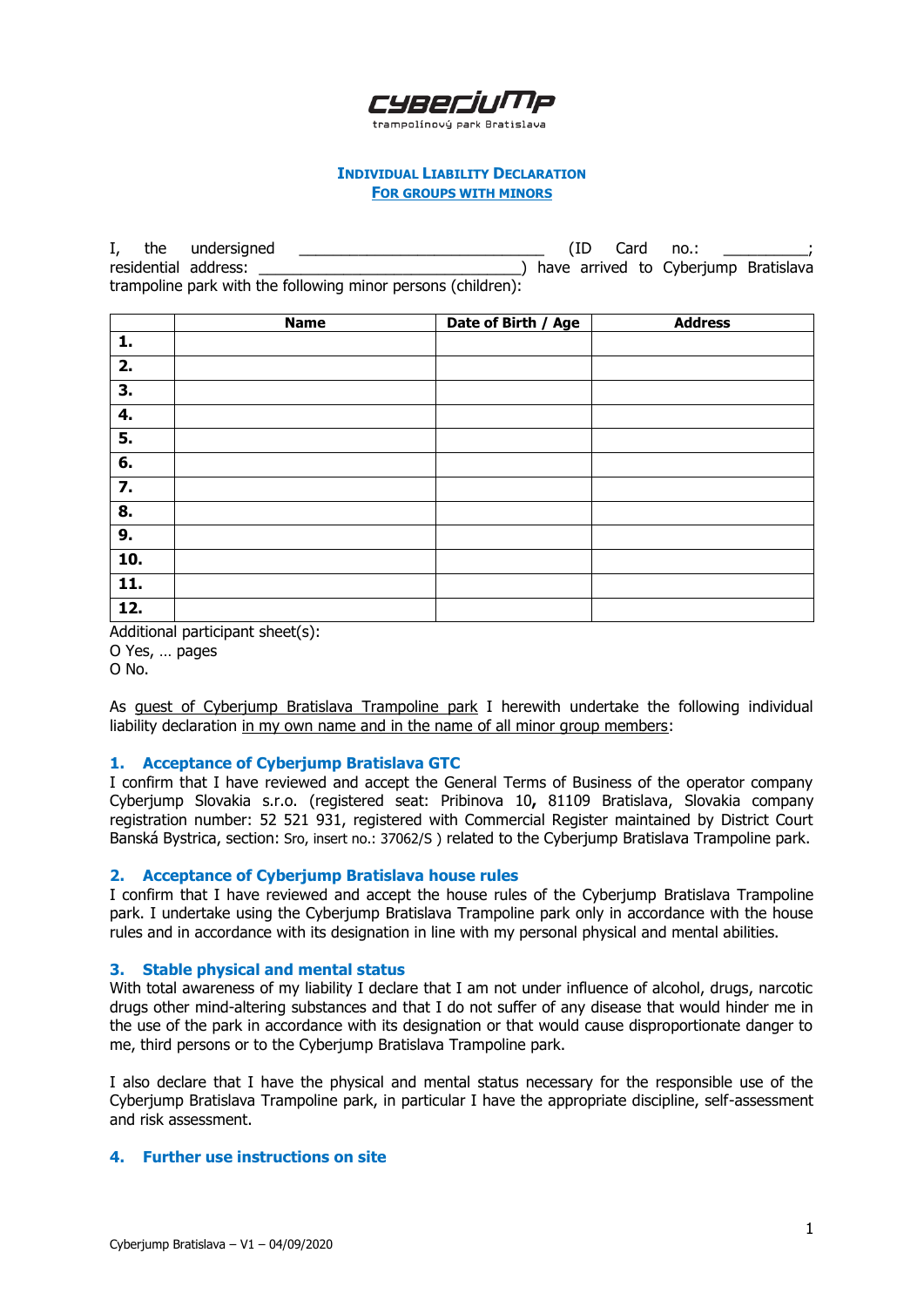

trampolínový park Bratislava

#### **INDIVIDUAL LIABILITY DECLARATION FOR GROUPS WITH MINORS**

I acknowledge that some of the games & equipment may have additional instructions on site. I undertake to look out for such additional instructions and follow them.

#### **5. Acknowledgement of dangers; use at own risk, bearing of damages**

I am aware of the fact that the use of Cyberjump Bratislava Trampoline park itself bears accident risks and bears increased accident risk in case I am overestimating my personal physical and mental abilities and thus do not use the park in accordance with its designation. I undertake to avoid any disproportionate danger. I undertake to report any actions of third parties causing disproportionate danger. I accept using the games & equipment at my own risk. I understand and accept that the liability of the operator of the Cyberjump Bratislava Trampoline park may only arise in case the condition of the games & equipment does not meet the regulations pertaining to their safe and designated use. In particular, the operator is not liable for the actions of other visitors. I will report and reimburse any damages caused by me.

#### **6. Assumption of liability as guide**

I hereby declare and confirm I am obliged to supervise the above listed persons and I acknowledge that as an adult escort I am liable for the persons listed above.

## **7. Observance of instructions**

I undertake to observe the instructions given by the Cyberjump Bratislava Trampoline team in written or oral form at any rate. I accept that in case of violation of the house rules or not following any of the instructions I may be expelled from the Cyberjump Bratislava Trampoline park without any ticket fee reimbursement or other compensation.

#### **8. Administration of claims**

I have understood and accept that because for liability insurance reasons I have to report any damage claims on one hand immediately on site (next to taking an accident minutes), on the other hand by determining and quantifying my claims within six months in writing.

## **9. Declarations in the name of the accompanied and third persons**

I hereby declare that I am authorised to assume the above-mentioned obligations also in the name of the above-mentioned persons. In case the consent or proxy of any parent(s) is necessary, I have in my own interest obtained such consent/proxy in advance. Thus, I assume the above-mentioned obligations also in the name of the above mentioned persons.

Bratislava, \_\_\_\_\_\_\_\_\_\_\_\_\_\_\_\_\_\_\_\_\_\_

Signature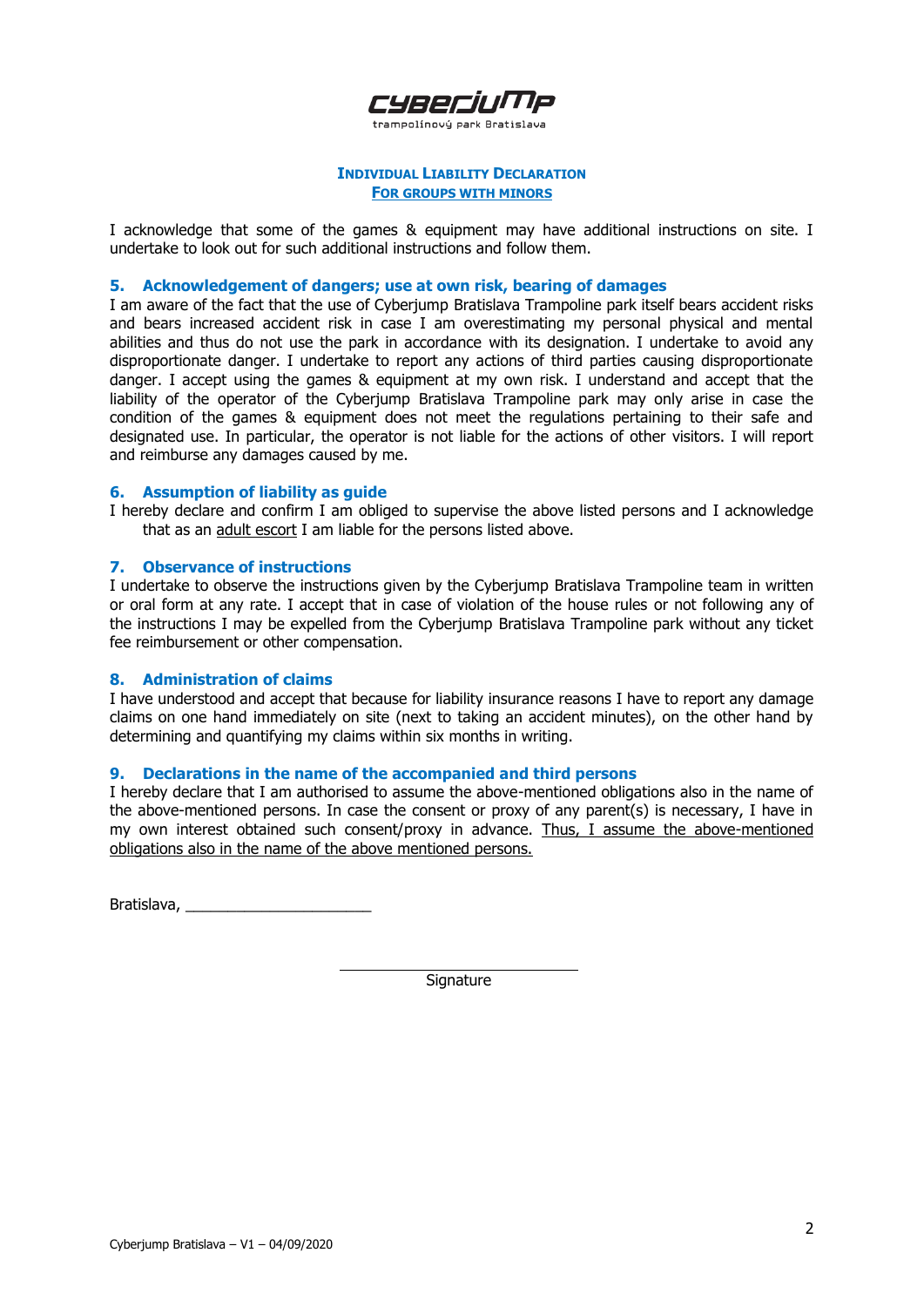

trampolínový park Bratislava

## **INDIVIDUAL LIABILITY DECLARATION FOR GROUPS WITH MINORS**

# **Additional sheet No. … Further participants**

|                   | <b>Name</b> | Date of Birth / Age | <b>Address</b> |
|-------------------|-------------|---------------------|----------------|
| 13.               |             |                     |                |
| 14.               |             |                     |                |
| <u>15.</u>        |             |                     |                |
|                   |             |                     |                |
| $\frac{16.}{17.}$ |             |                     |                |
| <b>18.</b>        |             |                     |                |
| 19.               |             |                     |                |
| 20.               |             |                     |                |
| $\overline{21}$ . |             |                     |                |
| 22.               |             |                     |                |
| 23.               |             |                     |                |
| 24.               |             |                     |                |
| <u>25.</u>        |             |                     |                |
| 26.               |             |                     |                |
| 27.               |             |                     |                |
| 28.               |             |                     |                |
| 29.               |             |                     |                |
| 30.               |             |                     |                |
| <u>31.</u>        |             |                     |                |
| 32.               |             |                     |                |
| 33.               |             |                     |                |
| 34.               |             |                     |                |
| 35.               |             |                     |                |
| <b>36.</b>        |             |                     |                |
| 37.               |             |                     |                |
| 38.               |             |                     |                |
| 39.               |             |                     |                |
| 40.               |             |                     |                |
| 41.               |             |                     |                |
| 42.               |             |                     |                |
| 43.               |             |                     |                |
| 44.               |             |                     |                |
| 45.               |             |                     |                |
| <u>46.</u>        |             |                     |                |
| 47.               |             |                     |                |
| 48.               |             |                     |                |
| 49.               |             |                     |                |
| 50.               |             |                     |                |
| 51.               |             |                     |                |
| 52.               |             |                     |                |
| 53.               |             |                     |                |
| 54.               |             |                     |                |
| 55.               |             |                     |                |
| 56.               |             |                     |                |
| 57.               |             |                     |                |
| 58.               |             |                     |                |
|                   |             |                     |                |